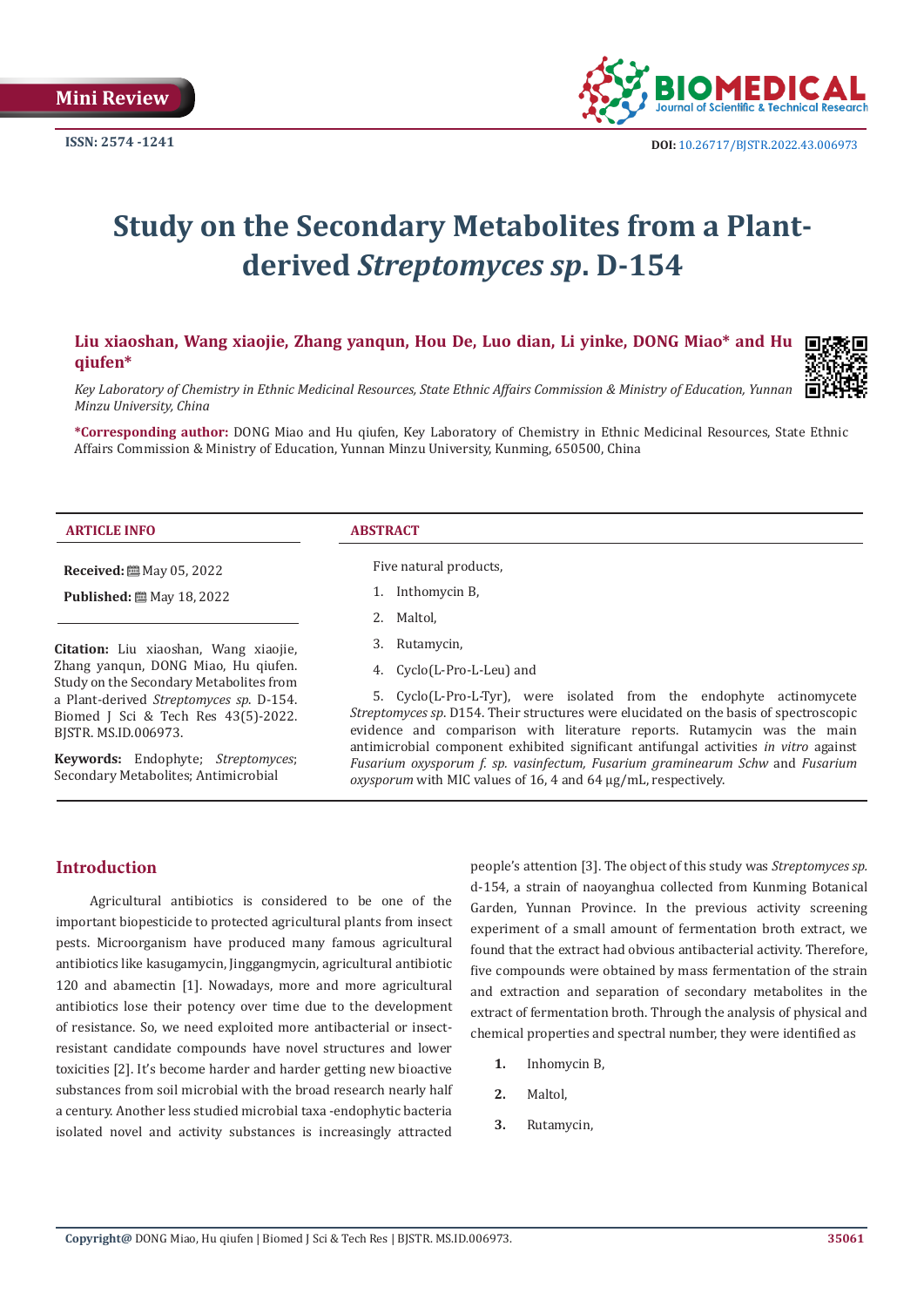- **4.** Cyclo (l-pro-l-leu) and
- **5.** Cyclo (l-pro-l-tyr) (Figure 1).

Compound 3 showed certain antifungal activity.



**Figure 1:** The chemical structures of compounds 1–5.

#### **Biological Material**

Strain *Streptomyces sp.* D154 was isolated from a *Rhododendron molle* sample obtained from Kunming Botany Garden, Kunming, China. The organism was isolated using the standard dilution plate method and grown on Gause′s agar medium at 28 °C for 8 days.

#### **Fermentation and Isolation**

The seed solution were carried out in 250 mL baffle Erlenmeyer flasks. Each flask was filled with 50 mL of Tryptone Soy Broth  $(30g/L)$  and cultivated for 2 days at 28  $^{\circ}$ C on a rotary shaker (250 rpm). The flasks were inoculated with 10 ml seed solution and cultivated for 5 days at 28  $°C$  on a rotary shaker (250 rpm). Fermentations were carried out in 1000 mL baffle Erlenmeyer flasks. Each flask was filled with 250 mL of medium consisting of Trypton 0.02%, yeast extract 0.02%, soluble starch 0.12%, D-glucose 0.05%, corn steep liquor 0.07%, soybean powder  $0.07$ 5%, K<sub>2</sub>HPO<sub>4</sub> 0.05%, MgSO<sub>4</sub>.7H<sub>2</sub>O 0.05%, CaCO<sub>3</sub> 0.02% and NaCl  $0.04\%$  in deionized  $H<sub>2</sub>O$  (pH 7.2-7.5). A 6 L fermentation broth was centrifuged (6000 rpm, 20 min) and the liquid supernatant

was extracted with ethyl acetate  $(3 \times 4 \text{ L})$ , and the mycelium was extracted with acetone  $(3 \times 0.5 \text{ L})$ . Both parts were combined. The solvent was removed by evaporation, and the residue was subjected to RP-18 chromatography. Elution with  $H_2O/M$ eOH (gradient from 30% to 100% MeOH, column 50 × 3 cm) yielded six fractions A to F. Fraction E was applied to semipreparative HPLC (HITACHI HPLC system; YMC−Triart C18 column, 250 × 10 mm; DAD detector) with a flow rate of 3 mL/min and 80% CH<sub>3</sub>OH in H<sub>2</sub>O led to 3 (14.3 mg). Fraction A separated by Sephadex LH-20 chromatography (MeOH, column  $80 \times 2$  cm) led to 2 (1.3 mg), 4 (19.2mg) and 5 (9.1 mg). Fraction B was subjected to preparative HPLC using a Kromasil C18 column (10  $\mu$ m, 100 Å) with a flow rate of 12 mL/min and UV detection at 430 nm. Isocratic elution with 30% MeCN in  $H_2O$ afforded 1 (4.5 mg).

#### **Antibacterial Assay**

The minimal inhibitory concentration (MIC) of compounds 1-5 against *Fusarium oxysporum f. sp. vasinfectum, Fusarium graminearum. Schw and Fusarium oxysporum* was determined by microdilution method [4]. In the test, each compound was prepared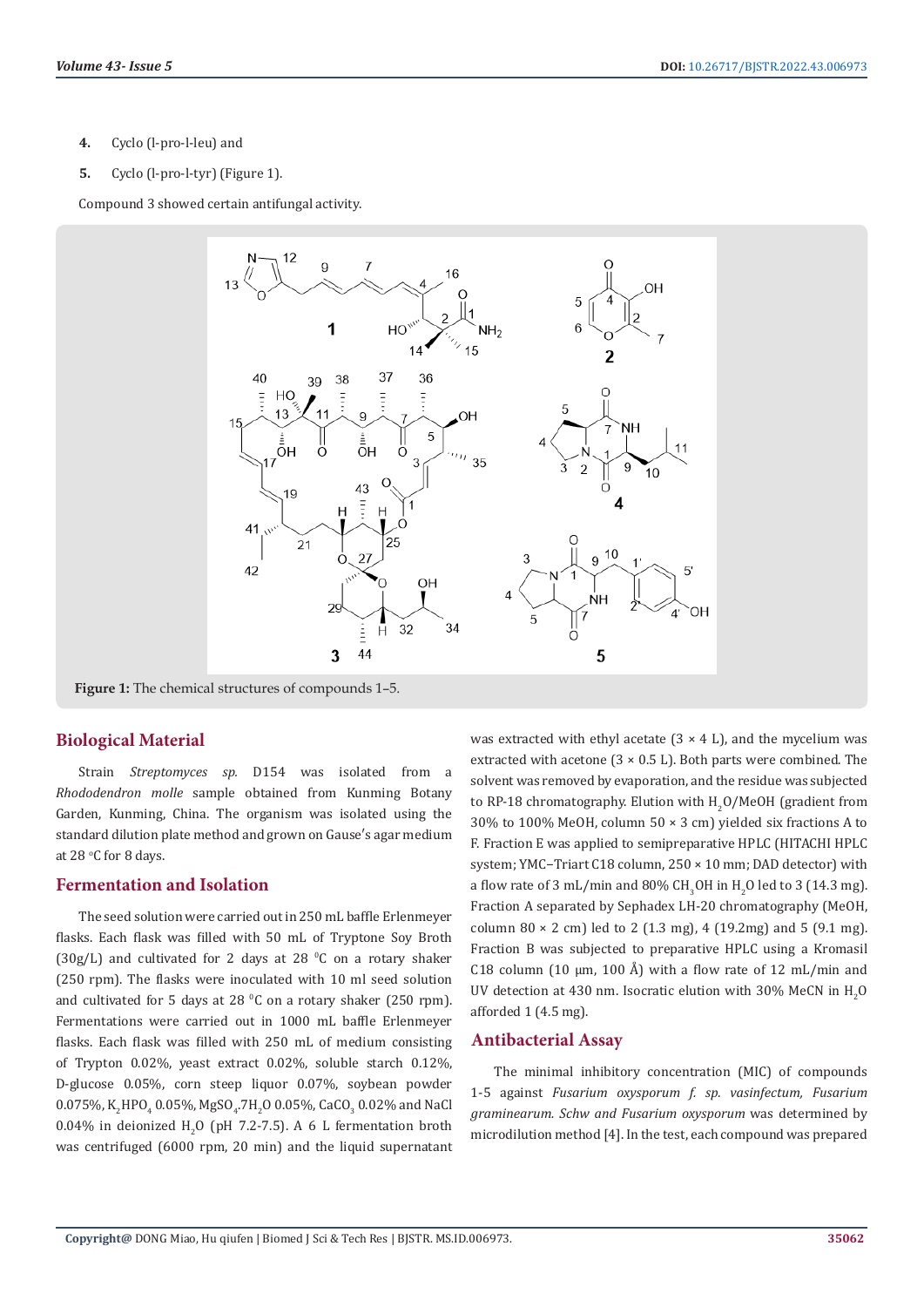into 128, 64, 32, 16, 8, 4, 2, 1, 05, 0.25 and 0.125 respectively  $(\mu g)$ mL). Take the concentration of 11 suspension g / ml as the control and take the positive suspension as the control [4].

**1) Compound 1**, white amorphous powder,  $C_{16}H_{22}N_2O_{3}$ ESI-MS *m/z*: 291 [M+H]<sup>+</sup>, <sup>1</sup>H NMR (CD<sub>3</sub>OD, 600 MHz) δ: 8.23 (1H, s, H-13), 7.09 (1H, s, H-12), 6.89 (1H, d, *J* = 9.5 Hz, H-6), 6.56 (1H, dd, *J* = 11.5, 14.0 Hz, H-8), 6.22 (1H, m, H-7), 6.08 (1H, d, *J* = 11.5 Hz, H-5), 5.92 (1H, d, *J*=17.1 Hz, H-9), 5.74 (1H, m, H-10),5.43(1H, s, 3-O*H*), 4.56 (1H, d, *J* =4.4 Hz, H-3), 1.70 (3H, s, H-16), 1.06 (3H, s, H-14), 0.92 (3H, s, H-15);<sup>13</sup>C NMR (CD<sub>3</sub>OD, 600 MHz) δ: 179.1 (C-1), 151.4 (C-11), 150.5 (C-13), 139.3 (C-4), 133.1 (C-9), 130.9 (C-8), 128.5 (C-7), 128.4 (C-6), 127.5 (C-5), 122.2 (C-12), 73.5 (C-3), 45.6 (C-2), 28.1 (C-10), 24.5 (C-14), 21.5 (C-15), 19.8 (C-16). It's spectral data and physicochemical data were identical to those recorded for inthomycin B [5].

**2) Compound 2, brown oil,**  $C_6H_8O_3$ , **ESI-MS** *m/z*: 129 [M+H]<sup>+</sup> ; <sup>1</sup>H NMR (CDCl<sub>3</sub>, 600 MHz) δ: 7.70 (1H, d, *J* = 5.0 Hz, H-5), 6.41 (1H, d,  $J = 4.3$  Hz, H-5), 2.36 (3H, s, H-7);<sup>13</sup>C NMR (CDCl<sub>3</sub>, 600 MHz)  $\delta$ : 172.9 (C-4), 154.2 (C-6), 148.7 (C-2), 143.1 (C-3), 112.8 (C-5), 14.2 (C-7). It's spectral data and physicochemical data were identical to those recorded for maltol [6].

**3) Compound 3, white powder,**  $C_{44}H_{72}O_{11}$ **; ESI-MS**  $m/z$ **:** 777 [M+H]<sup>+</sup>; <sup>1</sup>H NMR (CDCl<sub>3</sub>, 400 MHz) δ: 6.62 (1H, dd, *J* = 15.6, 10.0 Hz, H-3), 6.03 (1H, m, H-17), 5.93 (1H, m, H-18), 5.81 (1H, d, *J*  = 15.6 Hz, H-2), 5.46 (1H, t, *J* = 10.8 Hz, H-16), 5.25 (1H, dd, *J* = 14.3, 9.1 Hz ,H-19), 4.03 (1H, d, *J* = 14.0 Hz , H-25), 4.02 (1H,m, H-31), 3.97 (1H, m, H-9), 3.96 (1H, m, H-13), 3.82 (1H, d, *J* = 8.7 Hz, H-23), 3.77 (1H, d, *J* = 10.1 Hz, H-5), 3.62 (1H, m, H-8), 3.35 (1H, m, H-33), 2.76 (1H, m, H-10), 2.72 (1H, d, *J* = 7.4 Hz ,H-6), 2.38 (1H, d, *J* = 6.4 Hz , H-4), 2.20 (1H, d, *J* = 14.2 Hz ,H-15), 2.15 (1H, m , H-24), 2.12 (1H, m, H-29), 1.98 (1H, m, H-15), 1.93 (1H, m, H-14), 1.86 (1H, m, H-20), 1.78 (1H, m, H-26), 1.75 (1H, m, H-28), 1.66 (1H, m, H-32), 1.60 (1H, m, H-30), 1.59 (1H, m, H-28), 1.53(1H, m, H-22), 1.47(1H, m, H-22), 1.41 (1H, m, H-29), 1.40 (1H, m, H-21), 1.38 (1H, m, H-41), 1.32 (1H, m, H-41), 1.31(1H, m, H-32), 1.28(1H, m, H-21), 1.24 (3H, d, *J* = 6.0 Hz, H-35), 1.14 (3H, s, H-39), 1.11 (3H, d, *J* = 6.8 Hz, H-37), 1.07 (3H, d, *J* = 7.2 Hz ,H-36), 1.04 (3H, d, *J* = 6.9 Hz , H-40), 1.00 (3H, d, *J* = 6.4 Hz, H-38), 0.98 (3H, d, *J* = 6.3 Hz ,H-44), 0.97 (3H, d, *J* = 7.0 Hz , H-34), 0.83 (3H, d, *J* = 6.9 Hz ,H-43), 0.80 (3H, d, *J* = 7.5 Hz, H-42), ; <sup>13</sup>C NMR (CDCl<sub>3</sub>, 400 MHz) δ: 220.5 (C-7), 220.1(C-11), 164.9 (C-1), 148.7(C-3), 137.9 (C-19), 132.6 (C-17), 130.5 (C-18), 129.6 (C-16), 122.8 (C-2), 97.5(C-27), 83.1 (C-12), 73.1 (C-5), 72.7 (C-9), 72.3(C-13), 70.9 (C-25), 69.9(C-23), 67.5 (C-31), 64.7 (C-33), 46.7 (C-6), 46.0 (C-20), 45.8 (C-10), 42.7 (C-32), 42.0 (C-8), 40.2 (C-4), 38.6 (C-15), 35.7 (C-24), 35.5 (C-26), 33.6 (C-14), 31.4 (C-21), 31.0 (C-22), 30.7 (C-30), 28.7 (C-41), 26.6 (C-29), 24.9 (C-28), 20.9 (C-39), 17.8 (C-35), 14.5 (C-40), 14.0 (C-37), 12.1 (C-42), 11.3 (C-44), 9.9 (C-34), 9.3 (C-38), 8.3 (C-36), 5.3 (C-43). It's spectral data and physicochemical data were identical to those recorded for rutamycin [7].

4) **Compound 4, Colorless crystal,**  $C_{11}H_{18}N_2O_2$ ; ESI-MS *m/z*: 211 [M+H]<sup>+</sup>; <sup>1</sup>H NMR (CDCl<sub>3</sub>, 400 MHz) δ: 6.53 (1H, s, 8-N*H*), 4.09 (1H, t, *J* = 8.0 Hz, H-6), 3.99 (1H, d, *J* = 7.6 Hz, H-9), 3.62 – 3.45 (2H, m, H-3), 2.31 (1H, m, H-5), 2.15 – 2.03 (2H, m, H-10), 1.93 (2H, m, H-4), 1.90 (1H, m, H-5), 1.51 (1H, m, H-11), 0.97 (3H, d, *J* = 6.4 Hz, H-13), 0.92 (3H, d, *J* = 6.4 Hz, H-12);<sup>13</sup>C NMR (CDCl<sub>3</sub>, 400 MHz) δ: 170.4 (C-1), 166.2 (C-7), 58.9 (C-6), 53.3 (C-9), 45.4 (C-3), 38.4 (C-10), 28.0 (C-5), 24.5 (C-11), 23.2 (C-13), 22.7 (C-4), 21.2 (C-12). It's spectral data and physicochemical data were identical to those recorded for cyclo (L-Pro-L-Leu) [8].

**5) Compound 5,** Yellow solid,  $C_{14}H_{16}N_2O_3$ ; ESI-MS  $m/z$ : 261 [M+H]<sup>+</sup>; <sup>1</sup>H NMR (CDCl<sub>3</sub>, 400 MHz) δ: 7.04 (2H, s, H-2', 6'), 6.78 (2H, s, H-3′, 5′), 5.96 (1H, s, 8-N*H*), 4.22 (1H, d, *J*=8.0 Hz,H-9), 4.07 (1H, t, *J*=15.7 Hz, H-6), 3.69 – 3.59 (1H, m, H-3), 3.55 (1H, t, *J* = 9.2 Hz, H-3), 3.45 (1H, m, H-10), 2.83 – 2.73 (1H, m, H-10), 2.39 – 2.29 (1H, m, H-5), 2.05 – 1.97 (1H, m, H-5), 1.91 (2H, dd, *J* = 19.1, 13.9 Hz, H-4); <sup>13</sup>C NMR (CDCl<sub>3</sub>, 400 MHz) δ: 169.7 (C-1), 165.2 (C-7), 155.7 (C-4′), 130.3 (C-2′,6′), 126.8 (C-1′), 116.1 (C-3′, 5′), 59.1 (C-6), 56.2 (C-9), 45.4 (C-3), 35.9 (C-10), 28.2 (C-5), 22.4 (C-4). It's spectral data and physicochemical data were identical to those recorded for cyclo(L-Pro-L-Tyr) [9].

# **Antibacterial Activity of Yellow Solid Compounds**

In the antibacterial sensitivity test, only compound 3 showed certain antibacterial effect on three plant pathogenic fungi: *F. oxysporum f. sp. vasinfectum, F. graminearum Schw and F. oxysporum*, and the MIC values were 16, 4 and 64μg/mL, respectively. other compounds did not show obvious inhibitory effect (Table 1).

**Table 1:** The antimicrobial activities of compounds 1-5.

|                          | MIC $(\mu g/mL)$                                      |                   |                 |
|--------------------------|-------------------------------------------------------|-------------------|-----------------|
| Compound                 | F. oxysporum<br>vasinfectumvasinfectum<br>vasinfectum | F.<br>graminearum | F.<br>oxysporum |
|                          | >128                                                  | >128              | >128            |
| $\overline{\mathcal{L}}$ | >128                                                  | >128              | >128            |
| 3                        | 16                                                    | 4                 | 64              |
| $\overline{4}$           | >128                                                  | >128              | >128            |
| 5                        | >128                                                  | >128              | >128            |
| Kanamycin                | 8                                                     | 2                 | 10              |

# **Acknowledgement**

The Youth project of Yunnan basic research program (No. 201801YC00068).